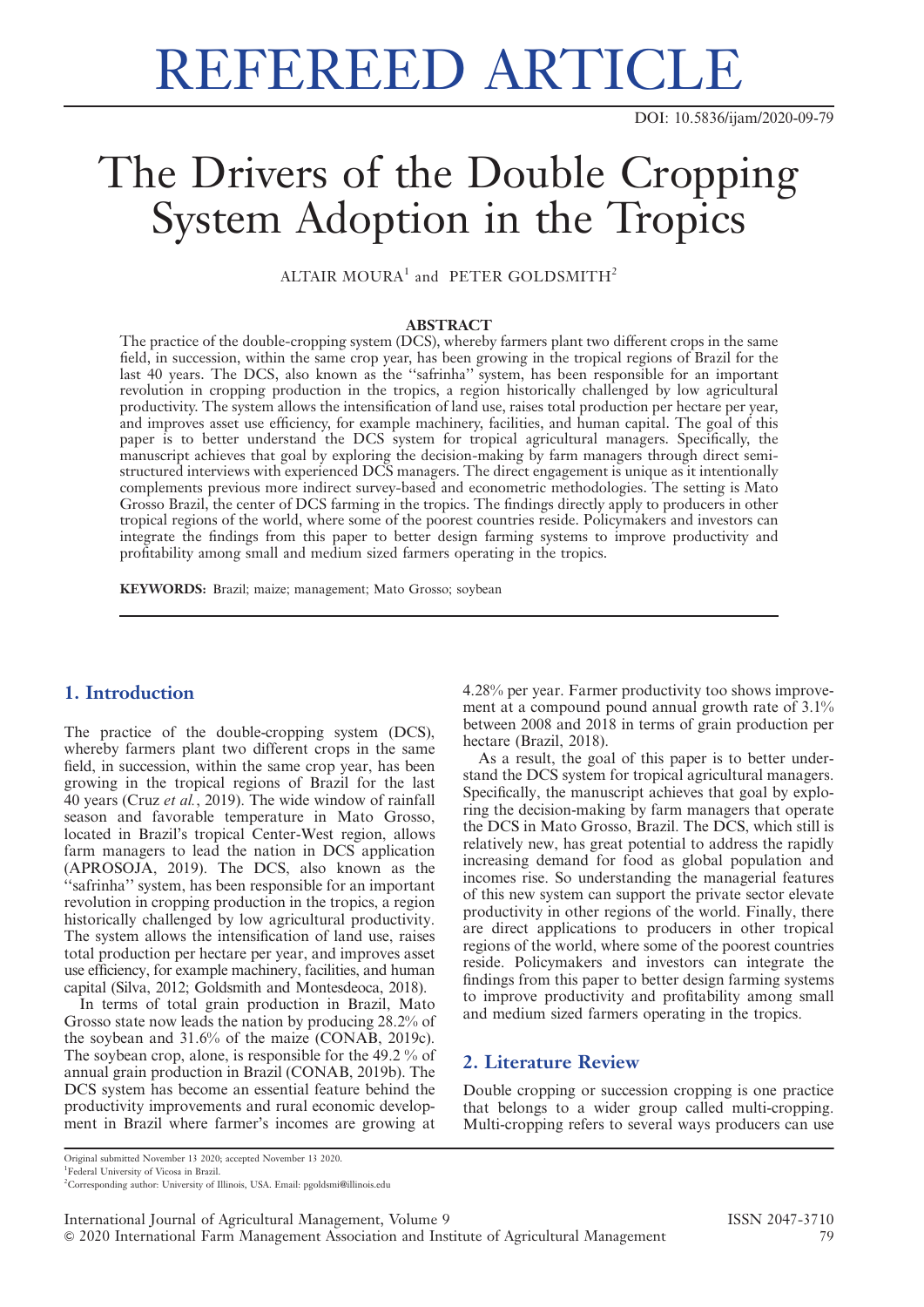a particular piece of land in a single period of time, usually, a growing season or calendar year. In general, multi-cropping comprises the following main kind of practices: a) double/succession cropping; b) cover cropping; c) integrated crop-livestock systems; d) woodland-based systems (Borchers et al., 2014), and e) intercropping, where two crops occupy simultaneously the same piece of land during part of the life cycle of each (Hexem and Boxley, 1986).

The double/succession term refers to the sequential growing of crops. Farmers plant and harvest a second and or even a third crop within the same calendar year. Conventionally, double or triple cropping involves irrigation, and matching crops in terms of growing period length, agronomic complementarity to optimize yield, and overall profitability. The system in Mato Grosso, strictly speaking involves double cropping without irrigation, which involves much higher levels of uncertainty and risk.

Double cropping is synonymous with intensification of production, which may relieve pressure to develop less productive land for agricultural uses (Phalan et al., 2011). Or others argue incentivizes farmers to expand their production and clear new lands (Cohn et al., 2014). While double cropping presents economies of scope in terms of input and capital use (Goldsmith and Montesdeoca, 2018), intensification can also promote more intensive use of pesticides, herbicides, fertilizers, and water resources, which have negative environmental impacts (Heggenstaller et al., 2008; Borchers et al., 2014). In Mato Grosso, the safrinha two crop system principally involves rain-fed production, rather than irrigation, due to the long rainy season in the region (Shapiro *et al.*, 1992)

Double cropping in Brazil has expanded due to rising global demand for key commodities such as maize, soybean, and cotton, as well as technology improvements in the area of farm equipment and machinery, and advances in agronomy and plant breeding (Hexem and Boxley, 1986; Shapiro et al., 1992). The practice more efficiently uses mechanization and labor, which reduces fixed costs per unit of land and raises overall profitability of the farming enterprise (Goldsmith and Montesdeoca, 2018; Beuerlein, 2019). With advanced managerial practices safrinha maize production now exceeds first crop maize production in Brazil. Mato Grosso not only now leads the nation in maize production, but makes Brazil one of the world's largest maize exporters (Cruz et al., 2019; CONAB, 2019a).

It should be noted that while the dominant DCS involves soybean followed by maize, the second crop can be cotton, sunflower, or sorghum due to changing weather, economic, and managerial conditions, (Silva, 2012). Producers' decisions in any year depend on their expectation of the costs and returns of double-crop production, associated with the realities of variable rain patterns. In general, the double cropping becomes feasible when rains arrive early to successfully establish the first crop, and then sustain long enough to allow the planting and maturation of the second (Hexem and Boxley, 1986).

Double-crop farming presents greater production risks than single cropping because the weather tolerances are narrower when striving to utilize all the rain optimally that the season presents. Greater risks translate into greater pressure on managers to effectively plan for the cropping year, and then execute that plan under changing weather and pest pressures. Drought management for example, becomes central at both ends of the cropping season, as farmers may replant and adjust varietal choice several times when early rains are spotty and plants fail to establish, and then hurrying to get the second crop fully flowered and seed set before the rains cease and the dry season begins. Additionally, the choice of early-maturing varieties, row spacing, and plant population become key decision variables for both crops when managers optimize their double cropping (Hexem and Boxley, 1986; Watt, 2019).

In the context of Mato Grosso, farmers have dramatically expanded double cropping practice over the last 20 years as they successfully adapted their management to the agro-ecological conditions (Goldsmith et al., 2015). The tropical location of Mato Grosso allows the double-cropping soybean-maize system to increase significantly the amount of protein, starch, and oil produced per hectare compared with temperate and subtropical regions (Goldsmith et al., 2011). However, the tight operating window of the soybean-maize succession system also creates important post-harvest loss management considerations for the first crop (soybean) (Goldsmith and Montesdeoca, 2018). Managers optimize grain production and profitability across both crops, which leads to higher post-harvest losses and poor grain quality of the first crop (soybean), as farmers expedite harvest in order to assure sufficient growing time for the second crop ahead of the impending dry season (Goldsmith et al., 2015).

The study presented in this paper provides new insights into this complex decision space for managers in the tropics by leveraging the case study method. A better understanding of the safrinha system becomes particularly important in a rural economic and social development context because agricultural productivity in tropical regions, such as Mato Grosso can be so transformative (Richards et al., 2015; Goldsmith, 2018).

# 3. Research Data and Method

We employ the case study method to derive a deeper understanding of the planning and decision processes of double crop managers. Case studies allow an understanding of the ''why'' and, or, ''how'' things happen, rather than trying to measure a phenomenon's frequency (Yin, 1998). In this way case studies allow an understanding of phenomena and their context. Case studies utilize both primary and secondary sources, as well as quantitative and qualitative data (Yin, 1998). Even though case studies can involve the gathering and analysis of quantitative data, the approach mainly relies on the analysis of testimony and descriptions of phenomena by actors through the use of content analysis (Butterfield *et al.*, 1996; Burnett and Badzinski, 2000). The benefit of using qualitative research method relates to the flexibility and freedom for an in depth exploration of the phenomenon of interest (Strauss and Corbin, 1990).

Following Yin (1998), we used the above literature review to inform the construction of a semi-structured interview instrument (Appendix 1). We tested the instrument on a subset of farmers. The final interviews took place via telephone in Portuguese (Brazil's official language) by a native speaker with experience in farm management in the tropics. The enumerator recorded each interview with the farmer's permission. The research team initially analyzed each interview for clarity, completeness, and theoretical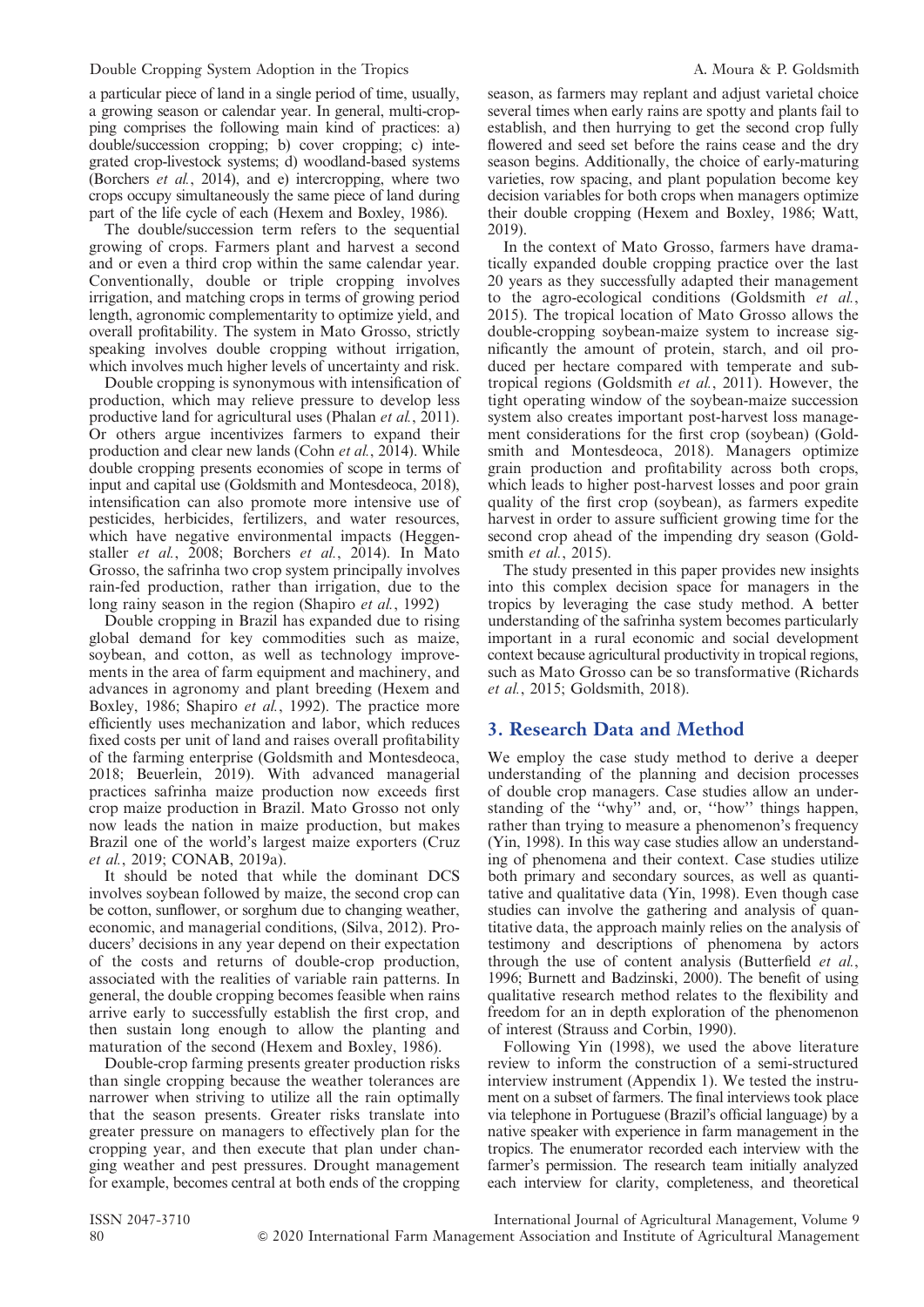saturation to see if a follow up call was necessary (Strauss and Corbin, 1990). The non-probability sampling method was used to choose cropping farmers belonging to a list of all farmers provided by Aprosoja (Brazilian Soybean and Maize Farmers' Association). Diversity across a number of variables guided researchers in terms of their sampling, such as a farmer's age, cropping region inside Mato Grosso, number of years practicing DCS, and cropping area (hectares). The researchers sequentially conducted the interviews, initial analysis, and final analysis individually for each farmer. Doing so incrementally built a body of understanding to a point where additional interviews began to show repetition and added little to the understanding of safrinha management. The team conducted a total of 16 interviews between November 2017 and November 2018 (Table 1).

The interview instrument design sought to provide insights into ten questions related to managerial decision making:

- i. What is the essential element that allows you to engage in the DCS?
- ii. What would be a second, or next most important element for you when thinking to engage the DCS?
- iii. What are additional benefits of engaging in the DCS?
- iv. How do planning for the first and second crop differ?
- v. What role does the previous cropping season play in planning for the current year?
- vi. What challenges are there when selecting your DCS crop combination?
- vii. Are there particular challenges to first crop management, specifically soybean, when thinking about the second crop?
- viii. Are there particular challenges to second crop management, specifically maize?
- ix. Under the DCS system you harvest the first crop in the middle of the rainy season. Are there challenges maintaining grain quality?
- x. Describe the unique risks when you adopt the DCS.

The research team transcribed each audio interview file into a text file for analysis using the MaxQDA (2019) software package. The content analysis followed the coding process suggested by Miles & Huberman (1984). In this process, the researcher establishes ''codes'' based on key-words suggested by the research objectives and literature review. The coding process involves categorizing the text (interview content) into the code structure. The principle behind the coding process is the ''patternmatching'' approach, in which the issues related to the research are identified and stored for the analytical stage of the research process.

The 16 interviews produced a total of 1,550 different words ranging in usage from a singular use to 160 times (soybean). The research team employed pattern matching to six categories relevant to the subject matter: weather; crops; safrinha management; economic decision making; general management; and quality. As expected most words (71%) or 4,749, were not relevant and fall outside the six categories of interest. The words of interest comprise 29% or 1,978 text units.

## 4. Results and Discussion

The research's general focus is to understand the complexities of the decision making setting facing DCS managers, as expressed by the managers themselves (Figure 1). The use of interviews for data gathering is an important strategy to understand the context of a phenomenon, as it provides flexibility through the semistructured interview format to explore important gaps in the literature. The enumerator follows the unique direction taken during each interview without the constraints of a structured survey, which in turn allows for a clear understanding of the inquiry by the respondent, a thorough elaboration of context, and greater data richness.

It is also important to highlight that in the interviewees' quotations cited in this document, the presence of text between brackets ''[ ]'' indicates extra information added by the researchers to improve the readers' understanding. The interview quotations were translated from Portuguese into English. As with any translation, nuance, context, and interpretation become essential in order to derive the full meaning of the response. So the

| Interviewee # | <b>Name</b> | <b>Municipality</b> | <b>Region in</b><br>$MT^*$ | DCS**<br>(Ha) | <b>DCS** Experience</b><br>(years) | Farmer's<br>Age | Cropping<br><b>Season</b> |
|---------------|-------------|---------------------|----------------------------|---------------|------------------------------------|-----------------|---------------------------|
|               |             | <b>Feliz Natal</b>  | North                      | 450           | 17                                 | 34              | 2017-18                   |
| 2             |             | Diamantino          | North                      | 860           | 8                                  | >35             | 2017-18                   |
| 3             |             | Nova Mutum          | North                      | 1,350         | 15                                 | >40             | 2017-18                   |
| 4             |             | Alto Taquari        | South                      | 1.300         | $10+$                              | >50             | 2017-18                   |
| 5             |             | Rondonópolis        | South                      | 1,200         | 21                                 | >50             | 2017-18                   |
| 6             |             | Alto Garças         | South                      | 4,000         | 16                                 | >50             | 2017-18                   |
|               |             | Canarana            | East                       | 80            |                                    | >50             | 2017-18                   |
| 8             |             | União do Sul        | North                      | 850           | $20+$                              | >40             | 2017-18                   |
| 9             |             | Nova Mutum          | North                      | 120           | $18+$                              | >40             | 2017-18                   |
| 10            |             | Canarana            | East                       | 1,000         | 10                                 | 48              | 2018-19                   |
| 11            |             | Canarana            | East                       | 200           | 11                                 | > 50            | 2018-19                   |
| 12            |             | Sorriso             | North                      | 1,250         | 13                                 | 33              | 2018-19                   |
| 13            |             | Alto Taquari        | South                      | 1.100         | 12                                 | 54              | 2018-19                   |
| 14            |             | Santa Rita do       | North                      | 120           | $6+$                               | 59              | 2018-19                   |
|               |             | Trivelato           |                            |               |                                    |                 |                           |
| 15            |             | Jaciara             | South                      | 1,300         | 20                                 | 29              | 2018-19                   |
| 16            |             | Tapurah             | North                      | 1,300         | 15                                 | 48              | 2018-19                   |

Table 1: List of farmers interviewed in the research and their profiles

\*MT: Mato Grosso State (Brazil); \*\*DCS: Double-cropping System.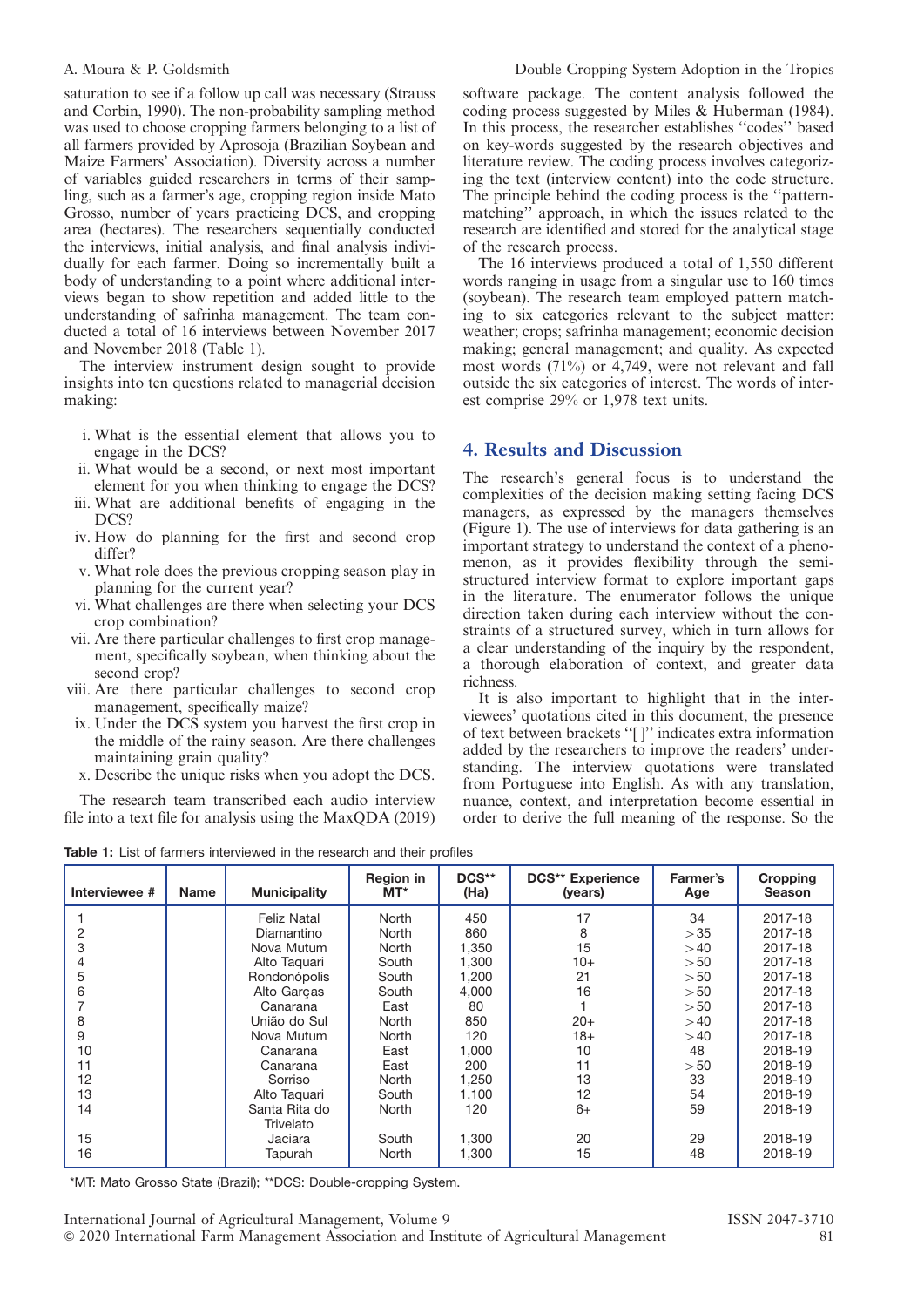On-Time Onset of the Rainy Season



Late Arrival of the Rainy Season



### Late Arrival of the Rainy Season and Early Arrival of Dry Season



Figure 1: The Complex Decisonmaking Environment Facing DCS Managers

researchers added contextual translation to support respondent's answers.

I. What is the essential element that allows you to engage in the DCS?

Basically it's climate only. Because it depends on the soybean harvest to generate the area to plant maize. Sometimes there is a shortage of rain, right? [Farmer 12]

It's always the weather, right? [We need to consider the weather.] to avoid the risk of planting and losing the crops, then, [the second factor affecting DCS] it is pest management. [Farmer 10]

The main one is the weather. We depend on the weather. If soybeans are planted early, you can increase the crop area slightly. But if the weather isn't favorable, the rainy season takes a long time to start, and it is delayed;

then, the planting window of the ''safrinha'' is shorter. So, we reduce the area a little. [Farmer  $8$ ]

The weather category, fifth out of the six categories in terms of frequency, accounted for 13% or 252 of the 1,978 categorized words. The top three weather related words, totaling 40% of the weather utterances, were not surprisingly, rain, climate, and climatic period (época).

Responses are consistent with previous research (see Shapiro, 1992) that present the long rainy season in certain regions of the tropics as the key enabling condition for the DCS. Soybean maturity ranges from 90-120 days, while time to tasseling in maize is about 75-80 days, thus a 165-200 day rainy season would theoretically allow two full crops. The north central city of Sorriso, Mato Grosso, in the heart of the soybean belt, receives an average total of 1,883 mm of rain per year, with 94% (1,761) occurring in seven months, October – April (Climate-Data.org, 2020).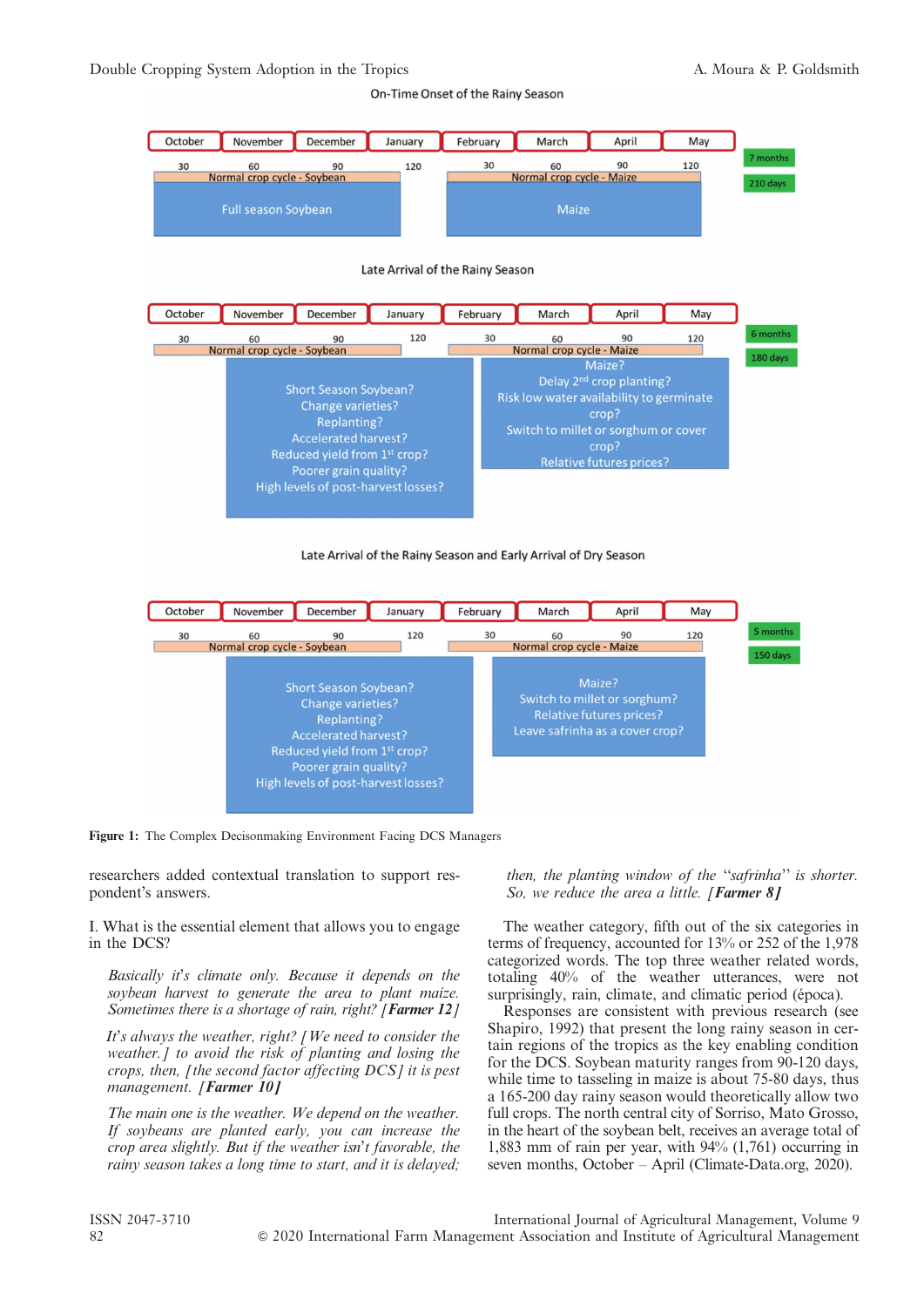II. What would be a second, or next most important element for you when thinking to engage the DCS?

If you cannot do the planting of maize [which would be the preferable crop], we enter with millet to prevent the soil to be uncovered, right? Planting millet, planting sorghum, something like that, right? Because everything you plant will cost. So, I try to establish a crop that has the lowest possible cost, to avoid leaving the soil without anything, right? [Farmer 9]

I seek to improve the soil. So, if the maize income and expenses are even, if I can put the extra nutrients that the maize needs, avoiding the maize to extract the nutrients already in the soil, and leave a coverage, it's okay for me. [Farmer 1]

The discussion of crop choice, third out the six categories in terms of frequency, occurred 339 times, or 17% of the time during the interviews. The farmers mentioned seven different crops in total, but as expected soybean  $(47%)$  and maize  $(40%)$  led with 87% of all words spoken within the crops category. The other mentioned crops were, cotton  $(6\%)$ , sorghum  $(3\%)$ , millet  $(2\%)$ , sunflower  $(1\%)$ , and black bean  $(1\%)$ .

Second crop choice becomes the second key element for farmers engaged in the DCS. Second crop brings a key agronomic element, protecting the soils from water erosion, essential when harvesting a first crop mid-rainy season. The thin tropical soils covering the rolling farmland of Mato Grosso present significant erosion risk if exposed post-harvest to an additional 3.5 months of precipitation.

Farmers highlight that the second crop also improves soil organic matter, and breaks pest and weed cycle, and elevates yields of both crops, much like annual maizesoybean rotations in temperate and sub-tropical climates. As a system, the DCS economics and agronomics are interrelated in terms of second crop choice and rainfall timing. While maize is the most profitable and preferred, delays in the beginning of the rainy season and difficulty in first crop establishment then pushes the second crop closer to the dry season window. So crops that can handle dryer conditions or a shorter growing season, like millet and sorghum, become options when rains are slow to come during first crop establishment.

### III. What are additional benefits of engaging in the DCS?

 $\int M y$  first objective regarding DCS] is increasing the income, right? And you also end up with more weed control, because you can use some products that you won't use in the soybean season. [Farmer  $4$ ]

In addition to the financial part [of adopting the DCS],  $[which is] to have an extra income, is to take advantage$ of the farm machinery and labor. [Farmer  $12$ ]

Economics, fifth out of six categories in terms of frequency, comprises 14% or 282 of the 1,978 relevant words spoken during the interviews. The dominant words comprising 36% of all words within the economics category are prices (20%), markets (10%), and costs (6%).

The second crop really is a secondary crop, hence the name safrinha, as a follow on crop to the primary

crop soybean. However, the second crop choice is an economic choice. Farmers for example leverage the second crop to utilize excess inputs in inventory, such as glyphosate, which is a herbicide for both broadleaf and grass weeds, thus has value in both safrinha crops (soybean and maize). The safrinha system also improves operational efficiency by utilizing equipment, infrastructure, and labor over a second crop. Such a practice lowers fixed costs per unit of grain produced or hectare of land.

IV. How do planning for the first and second crop differ?

Yes, yes [we may speed up operations in the first crop], as long as it doesn't harm the first crop [primary crop]. [If possible] we try to streamline it to benefit second crop as well. But we have the focus that the first crop comes first, and that must be guaranteed. It's no use losing too much on it [first crop] trying to recover in the second crop. [Farmer 5]

I wait for the right time to harvest soybean, which is the first crop [primary crop], and then I start planting the second crop. So, I don't speed up, I always harvest [primary crop] at the right time.  $[Farmer 2]$ 

In fact, I prioritize the first crop [primary crop] right? The second [secondary crop] if it works, it's okay. If it doesn't work, it's okay, too. You may have to delay the harvest of the first crop, and then delay the planting of the second crop. So, I invest less  $\int$  *in the secondary crop*  $\int$ *;* although, I have already bought the inputs, sometimes I store one fertilizer from one year to the next, [and] change the seed for a cheaper one.  $[Farmer 2]$ 

No, never [speed up the first crop]. And it will not happen. Perhaps only if you plant cotton [if cotton is the primary crop], and maize is the ''safrinha'' in the case [secondary crop]. However, if you plant a soybean crop and then a cotton crop, I think that in fact cotton would have priority [primary crop], which is what happened to farmers who have not yet planted in some fields around here [this season], [because] it has not rained enough. In the soybean fields where seeds didn't germinate very well, farmers are now desiccating, grading, leveling [the field] and they will not even grow soybeans anymore. It is better to plant straight the cotton crop [primary crop]. [**Farmer 3]** 

It is always very difficult to advance [the operations in the primary first crop]. I always harvest it at the right time [Farmer 11]

It doesn't happen because soybeans need to close its cycle. (...) Yeah, you can apply desiccant a little bit in advance, but you can't complete the cycle a lot more than a week in advance.  $[Farmer 4]$ 

As expected, discussion of safrinha management occupied the largest set of text units among the six categories with 548 or  $28\%$  of the text units. System  $(14\%)$ , inputs  $(4\%)$ , and availability  $(3\%)$  comprise the top three most commonly used words within the category.

Soybean really is the first or primary focus for farmers in the tropical DCS. Maximizing system profitability entails not accelerating or reducing managerial focus on that first crop. These comments appear contrary to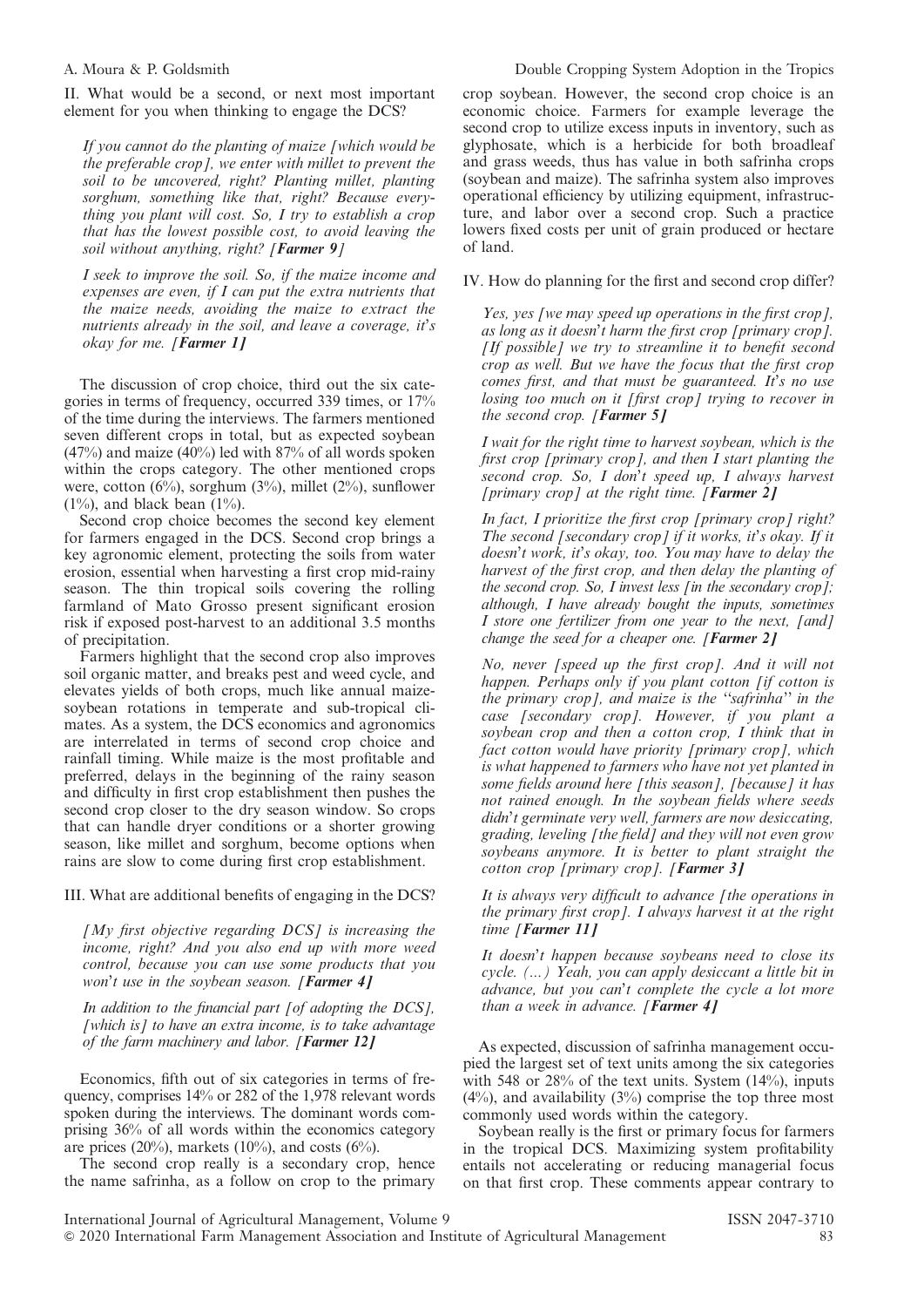Double Cropping System Adoption in the Tropics A. Moura & P. Goldsmith

Martins et al. (2014) that posit an integrated set of production decisions during the critical 1<sup>st</sup> crop harvest- 2<sup>nd</sup> crop planting window, who suggest that moderate levels of post-harvest soybean losses result from accelerating harvest to permit 75 days for the maize crop to flower. System optimality involves focusing management on that first crop, and then being flexible with the second crop, whether that be in terms of planting date, input usage, cost management, or crop choice (maize, millet, or sorghum). However, the respondents describe a second DC model where the early crop is the ''safrinha'' allowing cotton to benefit from the more ideal weather during the latter part of the rainy season when conditions begin to dry out.

V. What role does the previous cropping season play in planning for the current year?

 $(w, y)$  it all depends on the weather [decision about the second crop]. If it's a little late it's going to be cotton, if it's late it's going to be maize, and if it's very late, it's just straw for organic matter. [Farmer 6]

 $[We decide on the second crop] depending on the year,$ on the price, and on the demand. We analyze the market and use other [than maize] crops as well. [**Farmer 12]** 

[The crop combinations in the last season] were soybeans [first crop], maize and sunflower [second crop]. ...[sunflower] because it requires less rain, less water. [**Farmer** 121

I vary [my decision on the second crop] according to [the conditions] of each year.  $(...)$  Because, for example, this year, I started planting soybeans on October  $20^{th}$  [which is late]. I was scheduled to plant cotton and I couldn't do it because of the late planting [of the soybeans]. [Farmer 15]

(...) then I'll have to be aware of the area's rain  $[$ to decide on the second crop]. If it dries I make the maize intercropped with brachiaria which produces a little more straw [organic matter]. Or I'll have to either plant a more drought-tolerant soybean variety, or a more drought-tolerant maize. [Farmer 15]

There appear to be two components of the intertemporal decision making. The first being the in-season relationship between the first crop experience affecting management of the second crop. Managers closely monitor the first crop and continually update their planning for the second crop as that first crop nears maturity. Thus, flexibility becomes key, and appropriate cost management become key to maximizing profitability of that second crop. For example, as discussed above, that second crop can be late, thus a critical decision is not to over invest in the second crop because a full crop may not be possible. Additionally, maize prices too change over the season, as first crop maize in southern Brazil and Argentina is harvested first, as well as the US maize crop, which comes in early in the season. All this information feeds back to inform managers as to the level of investment to make in the second crop.

VI. What challenges are there when selecting your DCS crop combination?

It's always the market, the price and the weather. It comes down to that. And the price of seeds, too. [Farmer 10]

Thus, one of the biggest challenge is the production costs. That's why we order and buy inputs in advance, to get better prices. The other challenge is really the climate, which defines which maize [second crop] to use and which technology to use, as well. [Farmer 16]

[Interviewer]: In addition to what you said, which is rain affecting the planting of soybean, would there be any more challenges that you face? [Farmer 9]: Yes, several. Costs matter, this influences a lot, [and]. the [product] future price, right?

**[Farmer 2]:** Not, not at all. I always choose maize or sorghum [as the second crop, having soybean as the primary first crop].

**[Interviewer]:**  $(\ldots)$  and what were the DCS combinations you used over the last three years?

[Farmer 6]: Soybean [primary first crop] and maize [secondary second crop]

[Interviewer]: Is it rare to change this combination?

[Farmer  $6$ ]: It is very rare!

[Interviewer]: Do you already have the DCS combination decided for each year or it may vary?

**[Farmer 7]:** No, it is always maize, right? [as secondary second crop and soybean as the primary first crop]

[Interviewer]: what were the DCS combinations you used over the last three years?

**[Farmer 8]:**  $(\dots)$  It has always been maize [secondary] second crop]. After soybean [primary first crop] I plant maize.

The second inter-temporal decision involves the annual pattern where experiences in one year carryover to inform planning for the following year, similar to management decision making in temperate and subtropical systems. Farmers rely on past experiences and well known efficient DCS combinations for their farm context and regions. Thus, they follow the same DCS combination year after year. By doing that, they seem to expect that in the long run, their annual decision will result in an efficient and economic DCS combination choice. In the context of the DCS overall dynamics and drivers, both the economic and technical experiences from previous cropping seasons influence on farmers' decision regarding DCS for the next season.

VII. Are there particular challenges to first crop management, specifically soybean, when thinking about the second crop?

More or less, we have the history of the area - rainfall and such. But, in my case, I wait a little for the definition of soybean planting [first primary crop] to know what my window of the ''safrinha'' [second crop] will be. So, for example, we do not do soybean planting just because the date has come to allow the window of the "safrinha" [time window to plan the second crop]. We wait for the rain to do the soybean planting, and once the window of the ''safrinha'' is set, I decide the technology package that I will use [in the second crop]. So this normally occurs in early November. [Farmer 5]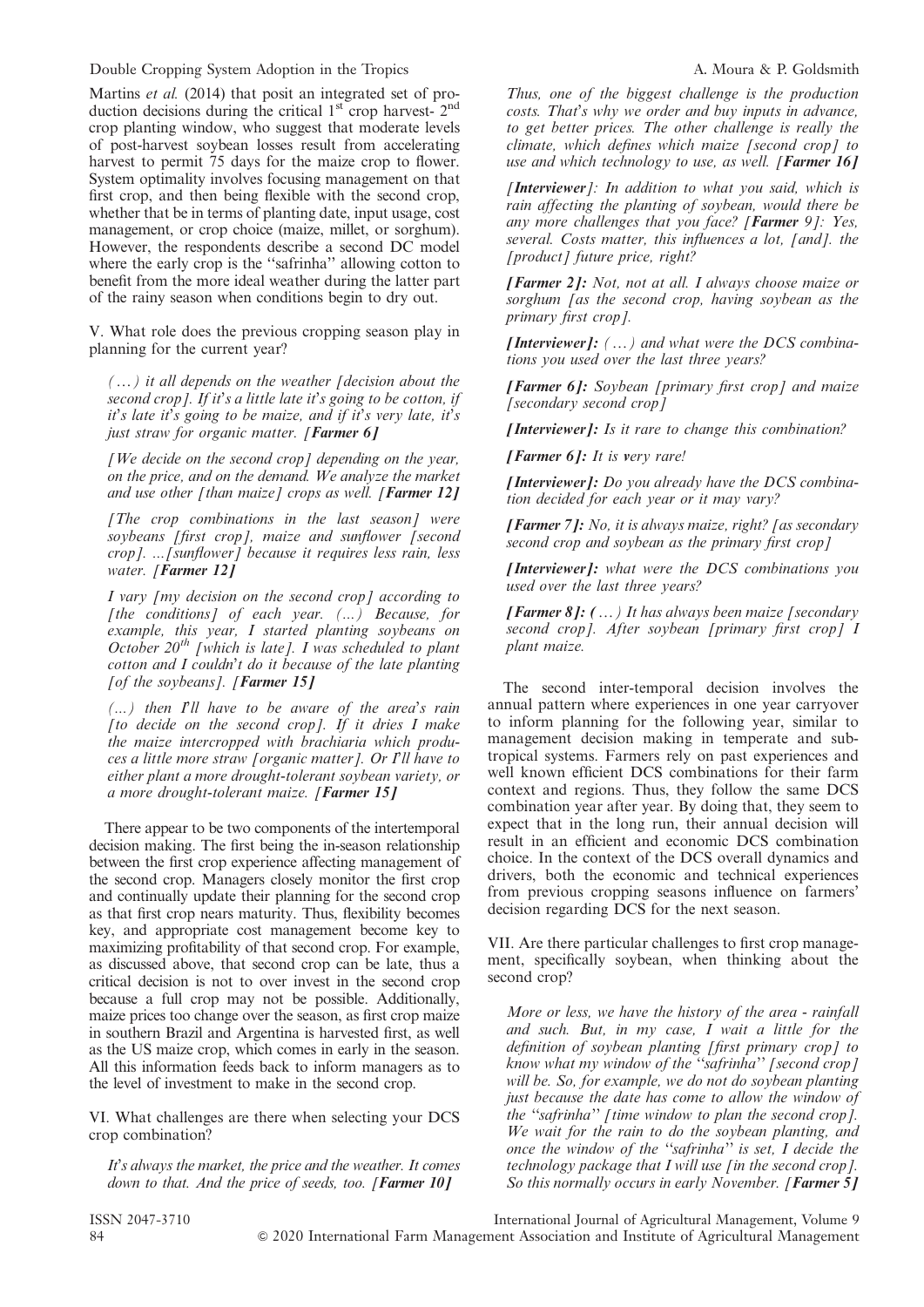By the time we already have the soybean crop planted [first crop], then, we have to decide on the second crop. We already set plans for the second crop [preliminary plans for the second crop]. But, since the "safrinha"  $\int$  [second crop] is kind of risky for us here, because of the rain issues, right, we wait at least start planting [the soybean] to plan the planting of maize [second crop]  $(...)$  [Farmer 9]

 $(x, y)$  from the time I plant the first crop is that I know when I will harvest [and decide about the second crop]. [Farmer 4]

Interestingly, farmers wait well into the season before making a decision. Thus farmers face significant uncertainty and must remain nimble as the rain patterns reveal themselves early in the season. Managers form initial plans and make decisions in the off season with respect to some input purchases. Final decision making, even as to crop choice, is not made until first crop establishment.

VIII. Are there particular challenges to second crop management, specifically maize?

[Due to] the productivity issue of last years' maize, this year I planted only 250 hectares [less area than last season] to invest in a more productive material, with better performance, correcting with limestone. I'll be [planting] only half the area  $\bar{I}$  comparing to last year  $I$ . [Farmer 1]

Yes  $(...)$  This is also a problem [the climate risk]. It is a very big risk, we even made larger investments in the second crop of the DCS [in the past]. This year we reduced our investment in maize seed. We planted cheaper varieties that were producing the same as the most expensive ones. So, it does not justify using the most expensive. So, under the weather conditions, sometimes the crop goes well, then it lacks a little moisture [water from rain]. It is also a fact that disturbs and worries us a lot. [Farmer 13]

Last year, what influenced a lot was the price issue [price of the second crop] which dropped a lot. So, this year I will invest less than I invested last year [in the second crop]. [Farmer 2]

The DCS not only presents farmers with two crops over which to maximize annual profitability, but also two distinct production activities, both that present significant risk and uncertainty. Much like temperate and sub-tropical farmers who struggle to plant crops when rains are excessive or fail to come, respectively, the tropical DCS farmer worries about the arrival of rain to plant the first crop, and then an early end of the rainy season that can negatively affect yields for the second crop. Then there is the substantial price risk facing DCS farmers. Maize prices can be variable, especially in Mato Grosso, where due to its distance from ports, and harvest timing relative to southern Brazil and the US, the basis can be very weak.

IX. Under the DCS system you harvest the first crop in the middle of the rainy season. Are there challenges maintaining grain quality?

## A. Moura & P. Goldsmith Double Cropping System Adoption in the Tropics

I don't know if you know Mato Grosso at harvesting [time], but here you shouldn't underestimate the rain. It's dry, soon comes rain and you lose your crop because of water [Farmer 1]

 $(Y)$ es, because the quality of the grain is an important point at the time of delivery. So, if its wetter, or it's more broken, right? If we get a good grain quality, sometimes we can negotiate better [with buyers]. So we perform this control too. [Farmer  $5$ ]

Yes, I do, because when you are going to unload the grain in the elevators [buyers], you have to be careful all the time, right? [Farmer  $3$ ]

Yes, because they all go to the warehouse. In fact, if  $[you (interviewer) mean]$  the quality in terms of protein and oil content, then I don't know. I know the quality of the warehouse, if it is warehouse standard [grading system standards]. [Farmer 2]

Also, this [grading system quality] is all analyzed, but it is not a problem that will cause a delay or an increase in my planning  $|DCS$  planning]. [Farmer 9]

Well  $(...)$  You have to see what the weather is like [to harvest first crop]. If it's raining too much, if the crop is starting to be lost, if it's not [raining], its okay! [However] If it's raining too much [in a specific period of days], [if] the grain is swollen and won't come back; [even] If it's raining  $[at \ a \ specific \ time \ of \ a \ day]$ , sometimes you have to come in and harvest to avoid losses, right? This is it. [Farmer 3]

Farmers sparingly discussed grain quality with only 2% of the text units involving quality. The word quality led the category, while farmers mentioned (grain) moisture only twice among the 1,978 key words. This is surprising given the attention managers pay to weather, rain, and timing. Farmers failed to mention other key quality-related grain terms such as foreign matter, mold, or cracks.

Two unique characteristics arise that make harvest especially challenging and relate to grain quality. The first results from a first crop harvest during the rainy season (January and February), where harvested grain; sits out in combines waiting for fields to dry in between rain events, travels long distances moving from field to storage, originates from green plants desiccated to advance the planting of the second crop, does not properly dry down during the demands of a frenetic harvest period.

The second presents the opposite challenge of excessively dry grain that results from a quick dry down if the dry season ends early or abruptly. Overly dry second crop maize then becomes vulnerable to cracks and breaks during harvest and across the numerous transfer steps as the grain moves from the field to customer or distant ports.

X. Describe the unique risks when you adopt the DCS.

Actually, I think [DCS] increases the risk, right? The advantage is that we get the straw [organic matter], if we do not harvest the "safrinha", if the maize is not good, the straw is for the next year [**Farmer 2]**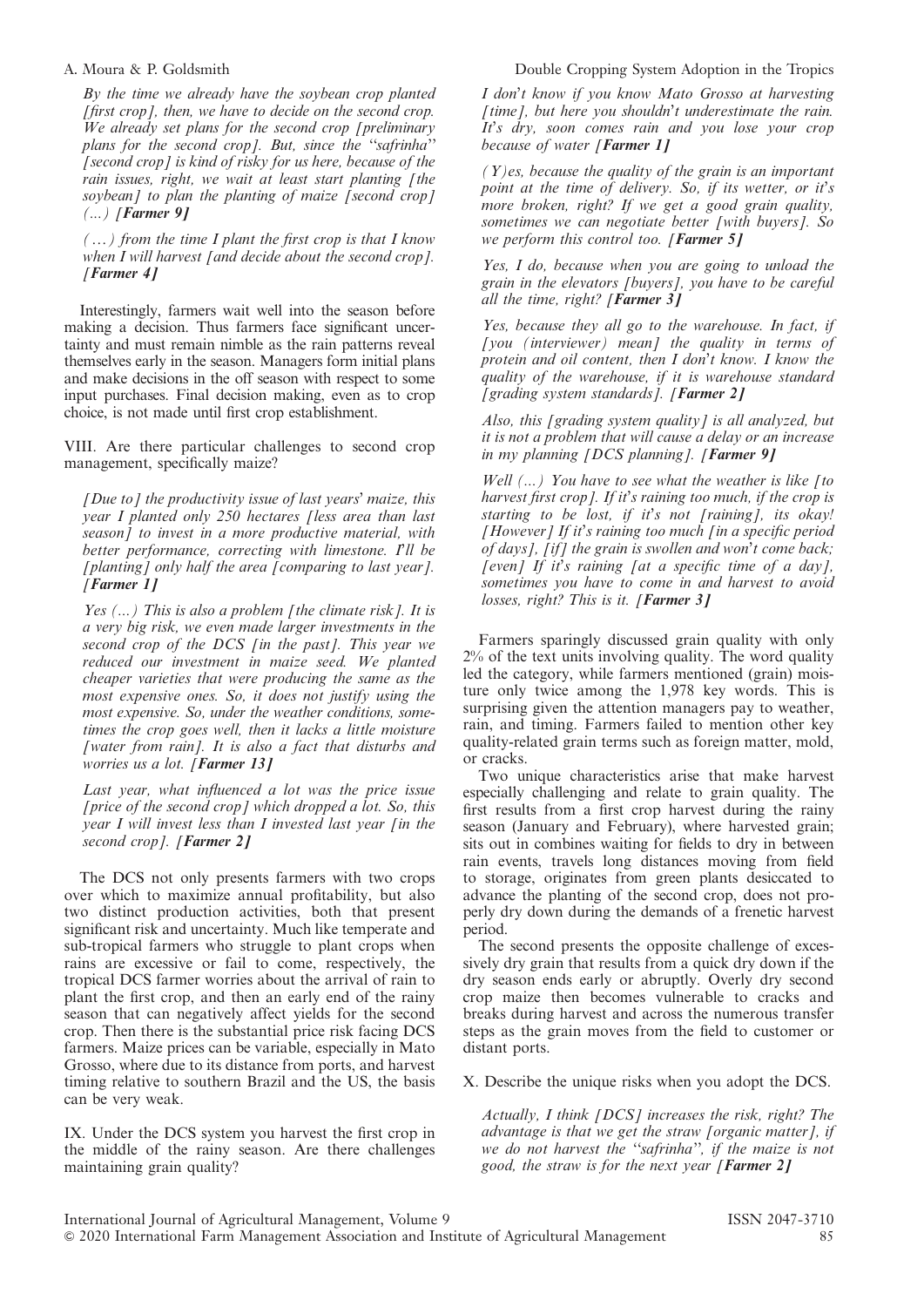Double Cropping System Adoption in the Tropics A. Moura & P. Goldsmith

In fact, we increased the risk [when adopting DCS]. Because ''safrinha'' [second crop] has a much riskier planting and there may be a lack of water at the end. Over time we are adapting.  $(\ldots)$  We would divide soybean planting better in stages when we didn't have a  $[second]$  crop. In that sense, I had enough material [varieties] for 100 days, 120 days, 140 days. Today [with  $DCS$ ], we plant all the materials of 110, 120 days; so, as we shortened the harvest time [of the first crop], we put it all at the same time, increasing our risk of losing [the first crop] in rainy weather. [Farmer 5]

There is also the concentration of efforts in the harvest. It has to have greater agility, more efficient machinery, well-trained employees to take every minute of opportunity within the harvesting time [of the first crop], right? [Farmer 16].

(...) so, of course, in the year with a better price forecast for maize [second crop] and longer rain period, of course, this influences; so, we accelerate, we work 24 hours *[to plant the first crop]*. This increases the risk at harvest, because it concentrates more the planting [of the first crop], so it is a risk that we have to calculate to see if it is worth it. We're having a good result with maize [as second crop], but it increases the risks. [Farmer 16].

There are clearly economic gains from planting two crops both from increased revenue and better utilization of the farm's assets. However, the DCS adds significant risk and uncertainty to the enterprise compared to when farmers plant only one crop per year. Heightened levels of management become essential from crop and input planning ahead of planting, synchronizing operations across wide geographies and tight weather windows during the growing season and at harvest, and training and optimizing the deployment of field and maintenance employees throughout the year.

# 5. Conclusions

The central objective of this research was to understand the context of the DCS decision making process. Interviews with operators provide insights into the unique management environment of the DCS. The findings, while set in Mato Grosso, Brazil, will prove helpful to both researchers, investors, and policymakers exploring the potential for DCS's productivity gains in other tropical settings.

Specifically, the DCS involves a very tight relationship between the dynamics of the weather and the practice of adaptive management. As the weather changes at planting, say due to delayed rains, then the farmer needs to replant, possibly multiple times, adjust varietal selection for maturity, and change up the second crop choice accordingly. Such dynamics play out throughout the crop year. For example, late planting, or an early end to the rainy season too can mean farmers make the difficult choice to harvest second crop grain or simply plow the crop in to maximize organic matter as a second best outcome.

DCS requires a sophisticated planning process, and the analysis reveals two types of management profiles. The first profile, refers to management intensive farmers that closely monitor the weather and market conditions and prepare themselves to adjust plans in case of any unexpected event from planting through to harvest during the first crop. Management intensive farmers maintain appropriate levels of physical and human capital to take advantage of tight weather windows so they can expedite cropping activities across broad geographies and maintain grain quality. They monitor the market, invest in technology and equipment, and set different DCS plans and possible combinations each year.

Alternatively, there are also more rule based managers, such as corporate farms, where planning needs to be more routine and less adaptive as farming operations are extensive. Smaller farms being less well capitalized behave similarly but for different reasons. They invest less in their management systems and, like the corporate farms, rely on a DCS combination that has, in general shown success over time, such as, a soybean-maize succession system that uses standard varieties and hybrids, respectively.

Another interesting finding from the interviews is that land allocation between the first and second crop often do not align, so rotations are not always complete. First crop planting for example is not a singular event, but plays out over weeks as some fields establish due to adequate moisture, while others do not and require replanting. Similarly, at  $1<sup>st</sup>$  crop harvest, rains can delay field activities, which also then also disrupt the second crop planting plan. Some fields may receive the intended crop, while others, an alternative grain, while still others simply a cover crop. The lack of a complete alignment then carries over to complicate the following year's plans and implementation as individual fields with different cropping histories require altered fertilizer, liming, or chemical regimes.

The farmers inform us as to a nuanced understanding of the terms ''primary'' and ''secondary'' crops. There is the traditional model, where the first crop is the primary crop, often soybean, and it receives the greatest focus, investment, and management within a two crop system when maximizing profitability across the crop year. The manager adapts the second crop, often maize, depending on outcomes from the first crop. S/he may delay planting, switch out the maize for an alternative crop, or even plow under an immature crop.

DCS farmers though, depending on relative prices, costs, and yields, may opt to make the second crop the primary crop, such as cotton, to take advantage of the drier periods later in the growing season. In such cases the farmer may employ an early maturing soybean so that harvest takes place as early as Christmas, which allows a lengthy growing period before the dry season arrives in May.

In either case, managers recognize the importance of the quality of the grain or cotton from the primary crop, in addition to yield, compared with yield and quality from the secondary crop. It is important to note that first handlers in Mato Grosso grade the grain they buy, and provide that information, including discounts, to farmers on the weigh slip. As a result farmer are both informed and incentivized to prioritize quality appropriately.

Lastly, farmers self-report that adopting the DCS creates more stress in the workplace for them and their employees, compared to a single crop system common in temperate and sub-tropical settings. This makes sense as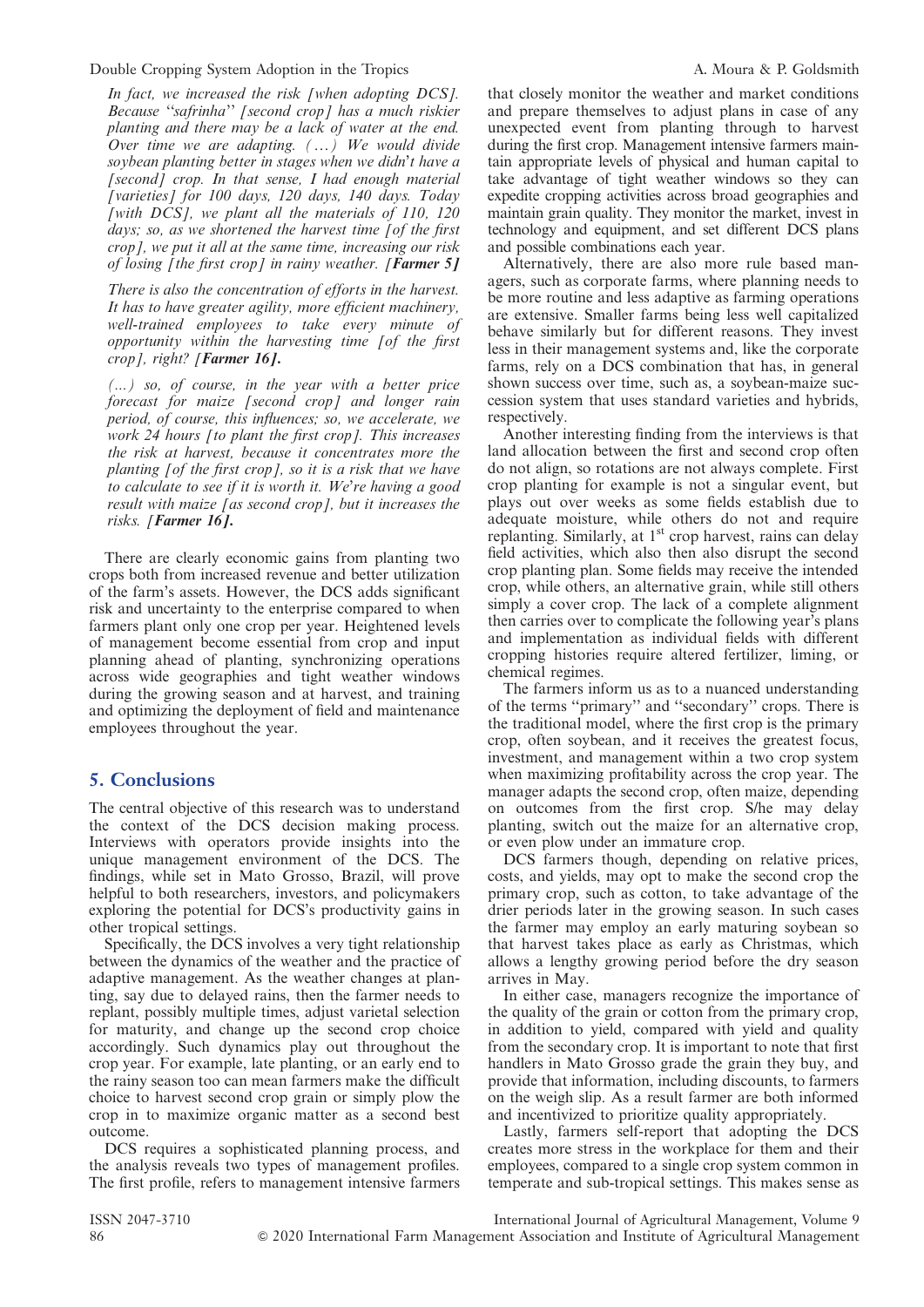the weather is so variable, tropical soils have poor water holding capacity, and disease and pest pressure is significant, so risk and uncertainty are high. Managerial decision making becomes a continuous activity, thus there may be more pressure compared with single crop systems. Managers must closely monitor and adapt from pre-season planning through the harvest and sale of the second crop because of the multiple dynamic features of the DCS.

Formally comparing double and single cropping systems as to their level of management required, both qualitatively and quantitatively, as well as the level of risk, becomes a logical next step for researchers investigating farm management in tropical settings. Anecdotal evidence shows single crop managers from the US or Argentina struggle when operating investor owned (large) farm enterprises in Mato Grosso. Martins et al. (2014) may shed some light as they discuss the challenge of hierarchical management structures, which present a principal (owner) – agent (operator) problem, when operating in the management intensive environment of Mato Grosso. Though the authors focus on post-harvest loss management, they raise the important point that adaptive management or nimbleness in decision making may suffer when managerial bureaucracies associated with investor-owned farms operate within dynamic environments. In this way the DCS may challenge the investor model as they look to expand professional farming systems into other tropical regions, such as Africa, while being better matched when owners directly operate the farm.

# About the authors

Dr. Altair Moura is a professor at the Federal University of Vicosa in Brazil. His email address is: altair.dias. moura@gmail.com

Dr. Peter Goldsmith is a professor at the University of Illinois in the USA. He is the contact author and his email address is: pgoldsmi@illinois.edu

# Acknowledgement

Funding: The ADM Institute for Post-harvest Loss and the Aprosoja-MT (Mato Grosso State (Brazil) Soybean and Maize Farmers' Association) provided financial and in-kind support, respectively, for this research.

# REFERENCES

- APEX-Brazil. (2018). Brazil makes strides in agriculture all over the country. Brazilian Trade and Exporting Promotion Agency. Available at: http://www.bebrasil.com.br/en/news/ brazil-makes-strides-in-agriculture-all-over-the-country.
- APROSOJA-MT. (2019). A história do Milho. Associação dos Produtores de Soja e Milho do Estado de Mato Grosso. Available at: http://www.aprosoja.com.br/soja-e-milho/a-his toria-do-milho.
- Arvor, D., Meirelles, M.M., Dubreuil, V., Bégué, A. and Simabukuro, Y.E. (2012). Analyzing the agricultural transition in Mato Grosso, Brazil, using satellite-derived indices. Applied Geography 32:12.
- Beuerlein, J. (2019). Relay cropping wheat. Agricultural-Land. com – Practical Advice Interesting Facts. Available at: https://www.agricultural-land.com/article/Relay\_Cropping\_ Wheat\_Soybeans.html
- Borchers, A., Truex-Powell, E., Wallander, S. and Nickerson, C. (2014). Multi-Cropping Practices: Recent Trends in Double

#### A. Moura & P. Goldsmith Double Cropping System Adoption in the Tropics

Cropping Economic Information Bulletin N.125. Economic Research Service. United States Department of Agriculture.

- Brazil. (2018). Brazilian agriculture shows strong output and productivity. Presidency of The Republic of Brazil. Available at http://www.brazil.gov.br/about-brazil/news/2018/08/brazi lian-agriculture-shows-strong-output-and-productivity.
- Burnett, A. and Badzinski, D.M. (2000). An exploratory study of argument in the jury decision-making process. Communication Quarterly 48:380-396.
- Butterfield, K.D., Trevino, L.K. and Ball, G.A. (1996). Punishment from the manager's perspective: A grounded investigation and inductive model. Academy of Management Journal 39:1479–1512.
- Climate-Data.org. (2020). https://en.climate-data.org/south-amer ica/brazil/mato-grosso/sorriso-32542/. Accessed April 2020.
- Cohn, A.S., Mosnier, A., HavĬik, P., Valin, H., Herrero, M., Schmid, E. and Obersteiner, M. (2014). Cattle ranching intensification in Brazil can reduce global greenhouse gas emissions by sparing land from deforestation. Proceedings of the National Academy of Sciences, 111(20), 7236–7241.
- CONAB, Companhia Brasileira de Abastecimento. (2019a). Acompanhamento da safra brasileira de grãos 6(11). Brasília: CONAB.
- CONAB, Companhia Brasileira de Abastecimento. (2019b). Indicadores da agropecuaria 28(7). Brasília: CONAB.
- CONAB. (2019c). Série histórica das safras. Companhia Brasileira de Abastecimento. Available at: https://www.conab. gov.br/info-agro/safras/serie-historica-das-safras?start=20.
- Cruz, J.C., Pereira Filho, I.A. and Duarte, A.P. (2019). Milho safrinha. Embrapa - Agência Embrapa de Informação Tecnológica. Available at: https://www.agencia.cnptia.embrapa. br/gestor/milho/arvore/CONT000fya0krse02wx5ok0pvo4k3m p7ztkf.html.
- Dury, J., Schaller, N., Garcia, F., Reynaud, A. and Bergez, J.E. (2012). Models to support cropping plan and crop rotation decisions. A review. Agronomy for Sustainable Development 32(2):567-580.
- Goldsmith, P.D. (2011). Maize and Soybean Production in Brazil: The Safrinha Miracle. Paper presented at The Soy and Grain Trade Summit. St Louis.
- Goldsmith, P.D., Martins, A.G. and Moura, A.D. (2015). The economics of post-harvest loss: a case study of the new large soybean - maize producers in tropical Brazil. Food Security 7(4):875-888.
- Goldsmith, P.D. (2017). The Faustian Bargain of commercial crop agriculture in Africa. Tropical Conservation Science, 10,  $1 - 4$
- Goldsmith, P.D. and Montesdeoca, K. (2018). The productivity of tropical grain production. The International Journal of Agricultural Management Volume 6, Numbers 3-4, pp.90-99.
- Heggenstaller, A.H., Anex, R.P., Liebman, M., Sundberg, D.N. and Gibson, L.R. (2008). Productivity and Nutrient Dynamics in Bioenergy Double-Cropping Systems. Agronomy Journal 100:1740-1748.
- Hexem, R.W. and Boxley, R.F. (1986). Trends in double cropping. Agricultural Economic Report N.553. Economic Research Service United States Department of Agriculture.
- Martins, A.G., Goldsmith, P.D. and Moura, A.D. (2014). Managerial factors affecting post-harvest loss: The Case of Mato Grosso, Brazil. International Journal of Agricultural Management, 3(4), 200-209.
- MaxQDA. (2019). All-in-One Qualitative & Mixed Methods Data Analysis Tool. https://www.maxqda.com/
- Miles, M.B. and Huberman, A.M. (1984). Qualitative data analysis: a sourcebook of new methods. Beverly Hills: SAGE Publications, Inc.
- Phalan, B., Onial, M., Balmford, A. and Green, R.E. (2011). Reconciling food production and biodiversity conservation: land sharing and land sparing compared. Science, 333 (6047),1289–1291.
- Richards, P., Pellegrina, H., VanWey, L. and Spera, S. (2015). Soybean Development: The Impact of a Decade of Agricultural Change on Urban and Economic Growth in Mato Grosso, Brazil. PLos ONE 10(4). Available: https://doi.org/ 10.1371/journal.pone.0122510.

International Journal of Agricultural Management, Volume 9 ISSN 2047-3710 & 2020 International Farm Management Association and Institute of Agricultural Management 87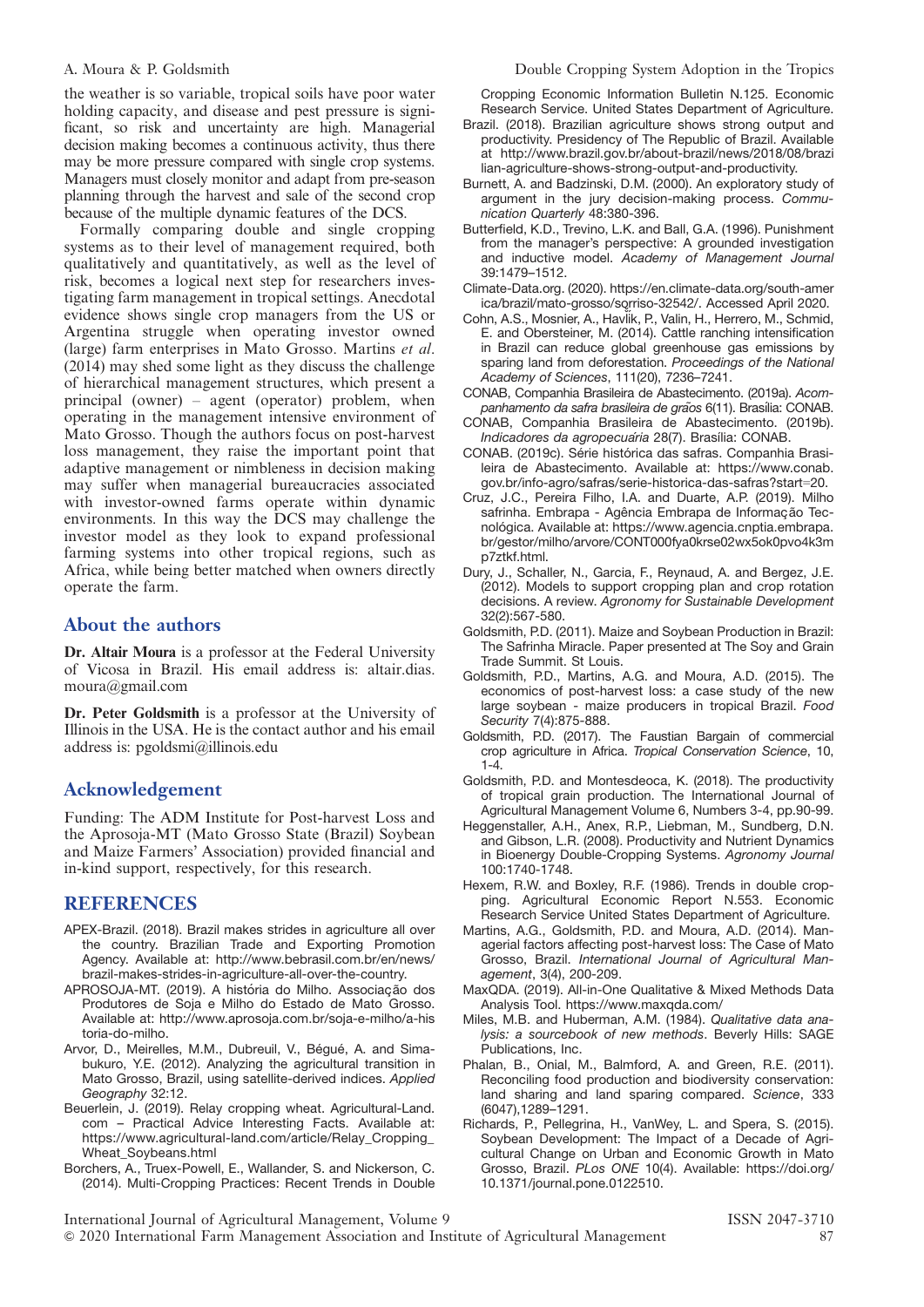Double Cropping System Adoption in the Tropics A. Moura & P. Goldsmith

- Shapiro, B.J., Brorsen, B.W. and Doster, D.H. (1992). Adoption of double-cropping soybeans and wheat. Southern Journal of Agricultural Economics. December:33-40.
- Silva, R.A. (2012). Mato Grosso desenvolve cultivo de soja e milho de safrinha. Visão Agrícola 10:67-69. Available at: https://www.esalq.usp.br/visaoagricola/sites/default/files/VA 10-visao-setorial08.pdf
- Strauss, A. and Corbin, J. (1990). Basics of qualitative research grounded theory procedures and techniques. Newbury Park: SAGE Publications, Inc.
- Watt, S. (2019). Help for growers Investigating Double Cropping. New South Wales - Grains Research & Development Corporation - Australian Government. Available at: https:// grdc.com.au/news-and-media/news-and-media-releases/ south/2017/09/help-for-growers-investigating-double-cropp ing
- Yin, R.K. (1994). Case study research. second ed. Thousand Oaks, California: Sage Publications.